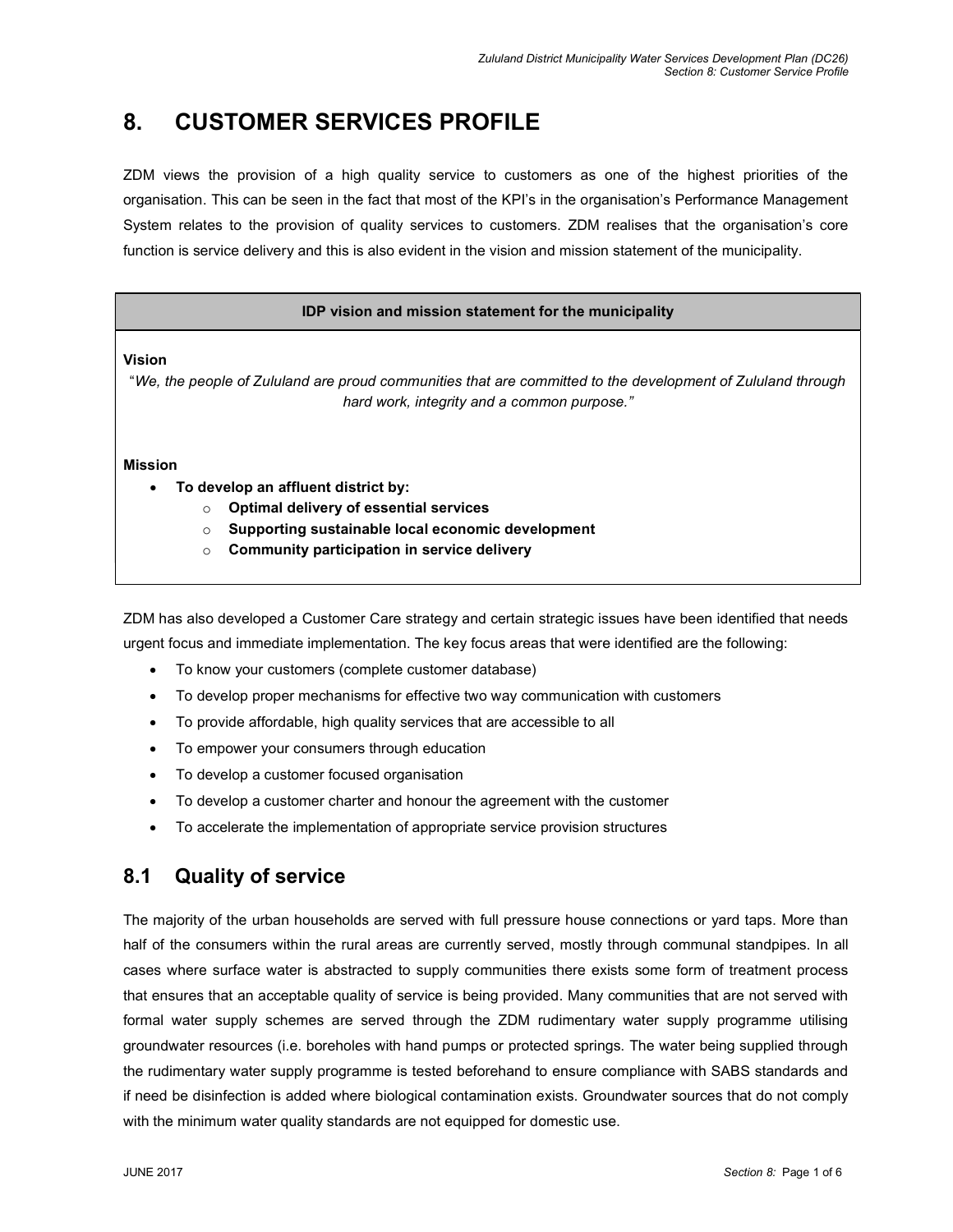Water quality is monitored by the WSA on an ongoing basis and it is expected of the water service providers to report on the water quality status of each scheme at least once a month. This reporting is part of the MANZI reporting system and the information is linked to specific schemes. Monthly reporting is also being done to DWAF and captured on the eWQMS system. Indicated in Table 8.1 (a) is a monthly water quality report that was produced through the system.

# 8.2 Consumer complaints

ZDM has developed a system for the capturing and tracking of customer complaints, from the point where the complaint is recorded by the Customer Care centre, referred to specific individuals to deal with and closed out when finally dealt with. The system is called SIZA and records the time from when the complaint was lodged until the issue has been successfully completed. Response time to consumer complaints and the time it takes to deal with issues are therefore measured and can be reported on. Figures 8.2 a,b,c provide a view of system functionality.

#### Welcome busi! [ Log Out ] **Issue Management Sustem** ersion 2.0 An implementation of Quro by QuarteX technologies Dashboard Issue Reports Administration Escalated Issues Awaiting your Attention (0) **ELAM AWAY** Til **I AM AWAY**<br>Ticking this will prevent notifications and all issue<br>assignments **Issues Awaiting Your Attention (0)** 30 Day Stats **Issues Logged from Email** Open Tickets Closed Tickets **Issues Awaiting Assignment (0)** 8 **Issues Awaiting CloseOut Approval (0)** 6 **Works Orders (0)** 4 Issues Logged By Me (3)  $\overline{c}$ Overdue Issues For My CloseOut Approval (0)  $\ddot{\mathbf{0}}$ 2012/02/07 2012/02/17 2012/02/27 2012/02/02 2012/02/12 2012/02/22 **Issues By Function (Last 30 Days)** Day Open Tickets **In Closed Tickets** Create New Issue 5 4 - All Assignees - $\overline{3}$ - All Functions -۳ - All Statuses - $\overline{2}$ Search  $0$ Internal W & S Bulk Biling No System Water Reticulation: North

#### Figure 8.2 (a): Siza Dashboard

designed and developed by quarteX technologies

44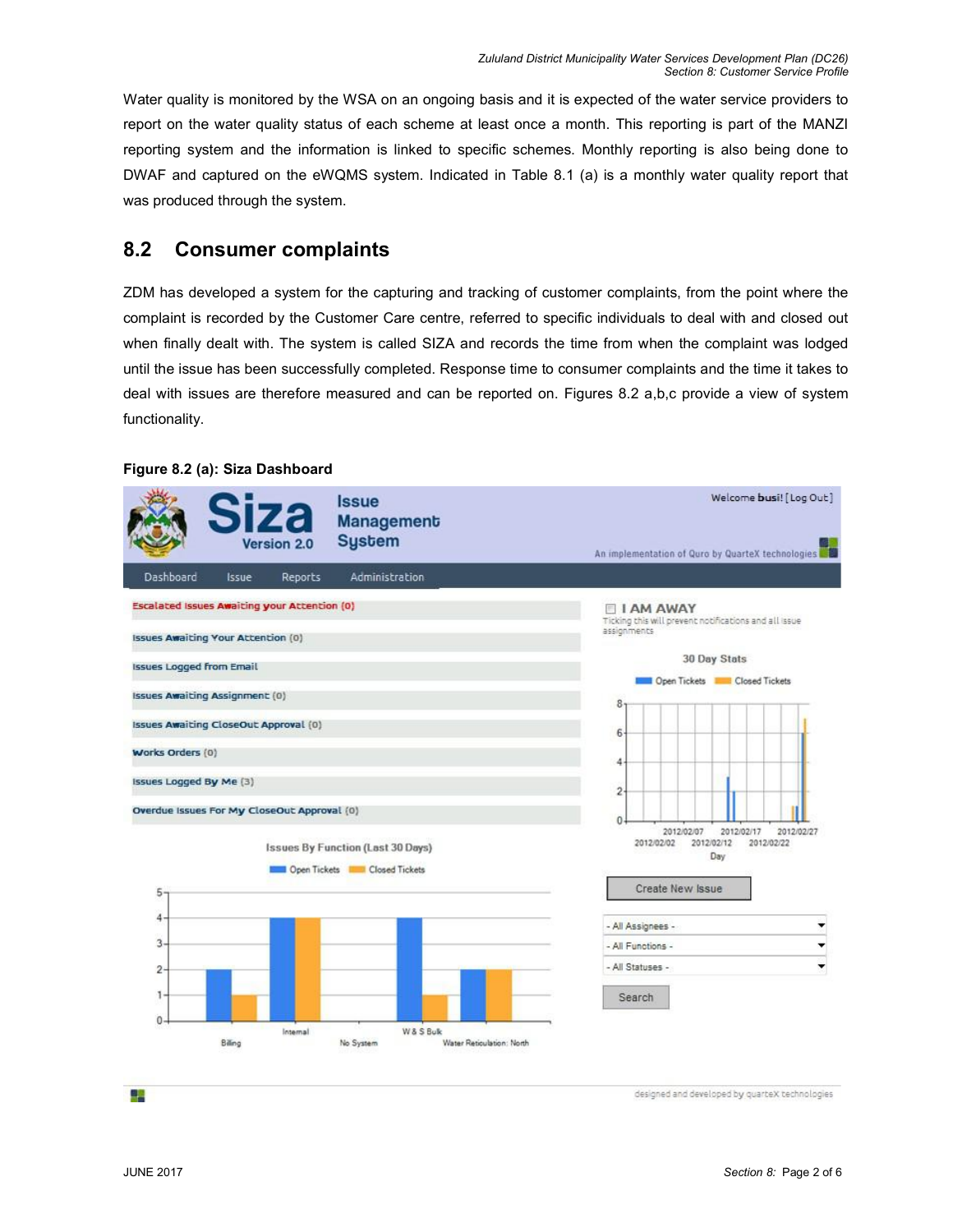| Cellphone          | +27 (73) 155 8534                |    | Fmail             | bzulu@zululand.org.za |   |
|--------------------|----------------------------------|----|-------------------|-----------------------|---|
|                    |                                  |    |                   |                       |   |
| Issue #            |                                  |    |                   |                       |   |
| Subject            | Water leak at 145 Ngagane street |    |                   |                       |   |
| <b>Function</b>    | Water Reticulation: South        | ۰  | <b>Issue Type</b> | Complaint             | ۰ |
| <b>Assigned To</b> | - Select Assignee -              | w. | Priority          | $5 - High$            | ۰ |

### Figure 8.2 (b): Capture new issue / Complaint

## Figure 8.2 (c): Issue Location

| Issue Detail<br>Map        |                                                                         |
|----------------------------|-------------------------------------------------------------------------|
|                            | Works Order                                                             |
| -28.299504227312           | Show                                                                    |
| 31.421525834583            | Clear                                                                   |
| Province, City or Suburb:  |                                                                         |
| Search for an Area         | $\mathbb{G} \mathbb{G}$                                                 |
| Search for an Intersection |                                                                         |
| USSARRE.                   | <b>Ing Manage</b><br>Ulundi.<br><b>CERTIFICATE</b><br>b<br><b>Lilly</b> |
|                            | Street Intersection:                                                    |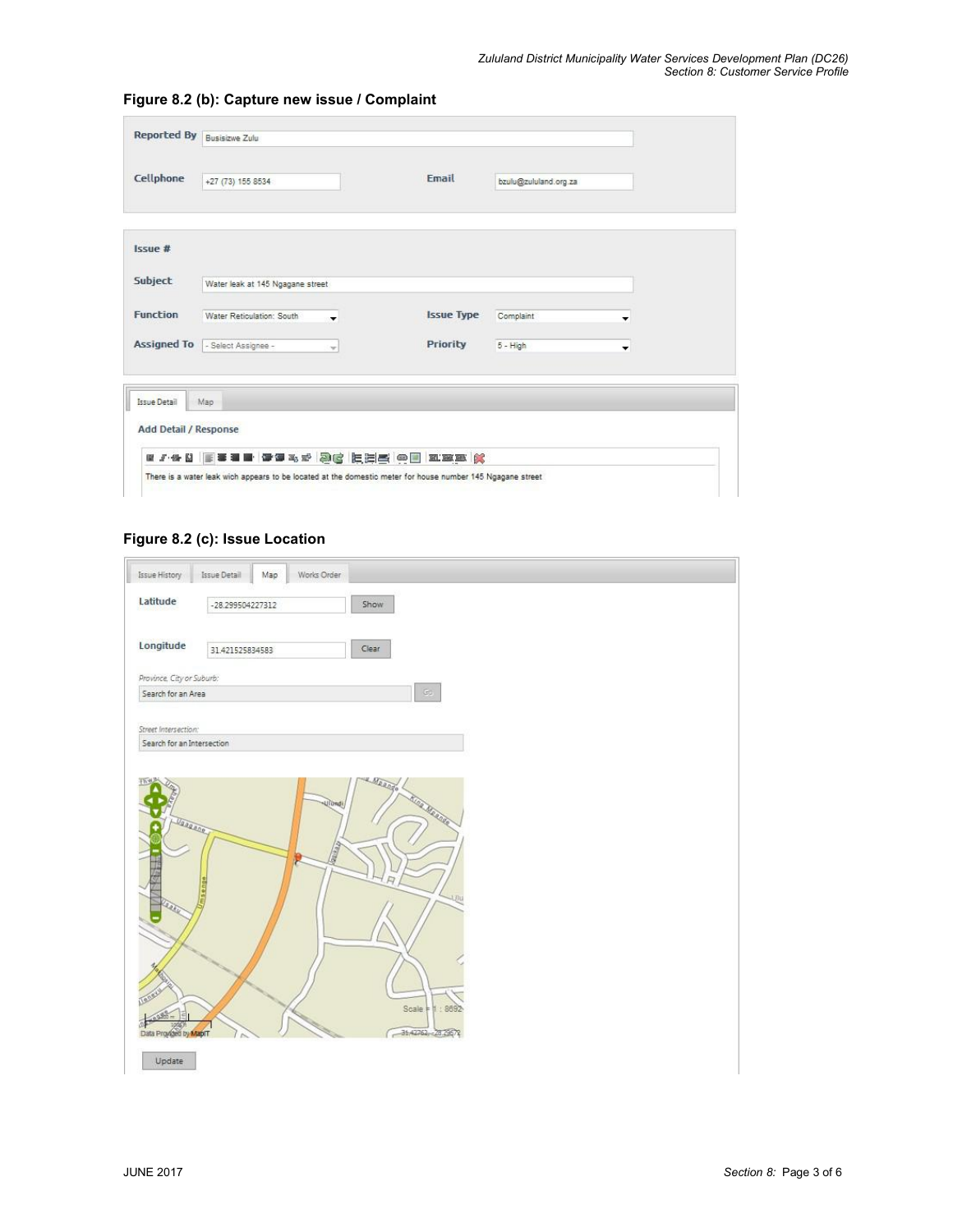# 8.3 Health and Hygiene Awareness Education

ZDM realises the importance of health and hygiene awareness education and strong emphasis is being placed on this with the roll-out of the sanitation programme in the district. The education is being done in collaboration with Department of Health and the ZDM social facilitators work closely with the health field officers to ensure an effective impact at community level. Department of Health officers also regularly follow up on this initial training after the sanitation programme has been concluded to ensure ongoing sustainability of health and hygiene practises.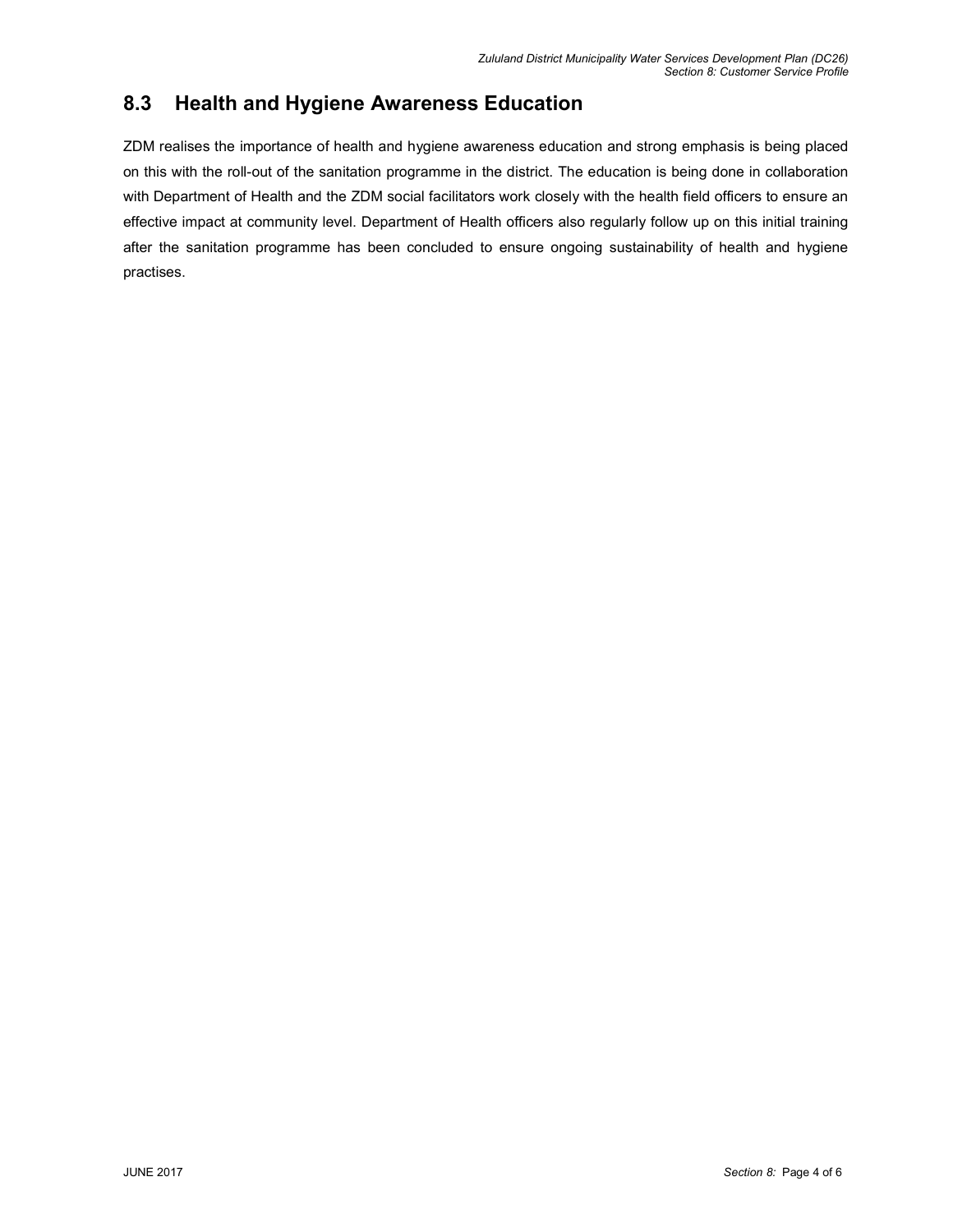### Table 8.2 (a): 2015/2016 Performance Management KPI's for the provision of water services

|        |           |           | Quarter 1 | <b>Quarter 2</b> | <b>Quarter 3</b> | <b>Quarter 4</b> |      |                    | <b>Annual Target Score Ratio</b> |            |                                        |         |                |                       |  |
|--------|-----------|-----------|-----------|------------------|------------------|------------------|------|--------------------|----------------------------------|------------|----------------------------------------|---------|----------------|-----------------------|--|
| m<br>ட | Indicator | <b>No</b> | Target    | <b>Target</b>    | <b>Target</b>    | <b>Target</b>    | ء بے | 一山<br>$\mathbf{N}$ | ີ<br>÷<br>≂<br>ຕ Ш               | ة ت<br>4 m | Ŵ.<br>$\overline{\phantom{0}}$<br>மை ய | Project | <b>SC</b><br>O | Evidence<br>reference |  |

# National KPA: Basic Service Delivery

# Balance Scorecard Perspective

| Planning  | Final<br>2017/2018<br>WSDP<br>submitted to<br>Council<br>for<br>by<br>approval<br>specified<br>date |                | To be<br>measured in<br>the 3rd &<br>4th quarter | To be<br>measured in<br>the 3rd &<br>4th quarter | Draft<br>2017/2018<br><b>WSDP</b><br>submitted to<br>Council for<br>approval by<br>30 March<br>2016 | Final<br>2017/2018<br><b>WSDP</b><br>submitted to<br>Council for<br>approval by<br>30 June<br>2016 | Final<br>2017/2018<br><b>WSDP</b><br>submitted to<br>Council for<br>approval by<br>30 Jul 2016 | Final<br>2017/2018<br><b>WSDP</b><br>submitted to<br>Council for<br>approval by<br>15 Jul 2016 | Final<br>2017/2018<br><b>WSDP</b><br>submitted to<br>Council for<br>approval by<br>30 June<br>2016 | Final<br>2017/2018<br><b>WSDP</b><br>submitted to<br>Council for<br>approval by<br>15 June<br>2016 | Final<br>2017/2018<br><b>WSDP</b><br>submitted to<br>Council for<br>approval by<br>30 May<br>2016 | None        | Planning                                     | Certified<br>council<br>resolution                   |  |
|-----------|-----------------------------------------------------------------------------------------------------|----------------|--------------------------------------------------|--------------------------------------------------|-----------------------------------------------------------------------------------------------------|----------------------------------------------------------------------------------------------------|------------------------------------------------------------------------------------------------|------------------------------------------------------------------------------------------------|----------------------------------------------------------------------------------------------------|----------------------------------------------------------------------------------------------------|---------------------------------------------------------------------------------------------------|-------------|----------------------------------------------|------------------------------------------------------|--|
| Technical | Percentage<br>of                                                                                    |                | 0.17%                                            | 0.16%                                            | 0.24%                                                                                               | 0.17%                                                                                              | 0.63%                                                                                          | 0.70%                                                                                          | 0.76%                                                                                              | 0.82%                                                                                              | 0.89%                                                                                             |             |                                              | Design<br>report,                                    |  |
|           | households                                                                                          |                | 79.45%                                           | 79.61%                                           | 79.86%                                                                                              | 80.04%                                                                                             | 79.91%                                                                                         | 79.97%                                                                                         | 80.04%                                                                                             | 80.10%                                                                                             | 80.16%                                                                                            |             |                                              | interim                                              |  |
|           | with access<br>to basic level                                                                       |                | 280                                              | 257                                              | 386                                                                                                 | 284                                                                                                | 1007                                                                                           | 1107                                                                                           | 1207                                                                                               | 1307                                                                                               | 1407                                                                                              |             |                                              | report and<br>or                                     |  |
|           | of water (as<br>per WSDP)<br>(Reticulation-<br>new<br>household<br>connections)                     | $\overline{2}$ | 125420                                           | 125677                                           | 126063                                                                                              | 126347                                                                                             | 126147                                                                                         | 126247                                                                                         | 126347                                                                                             | 126447                                                                                             | 126547                                                                                            | <b>WSDP</b> |                                              | Engineers<br>certificate<br>of<br>completion         |  |
| Technical | Percentage<br>of                                                                                    |                | 0.06%                                            | 0.06%                                            | 0.08%                                                                                               | 0.09%                                                                                              | 0.18%                                                                                          | 0.24%                                                                                          | 0.31%                                                                                              | 0.37%                                                                                              | 0.43%                                                                                             |             |                                              | Design<br>report,                                    |  |
|           | households                                                                                          |                | 79.33%                                           | 79.40%                                           | 79.49%                                                                                              | 79.58%                                                                                             | 79.45%                                                                                         | 79.52%                                                                                         | 79.58%                                                                                             | 79.64%                                                                                             | 79.71%                                                                                            |             |                                              | interim                                              |  |
|           | earning less<br>R <sub>1600</sub><br>than                                                           | 3              | 100                                              | 100                                              | 140                                                                                                 | 150                                                                                                | 290                                                                                            | 390                                                                                            | 490                                                                                                | 590                                                                                                | 690                                                                                               |             |                                              | report and<br>or                                     |  |
|           | with<br>pm<br>to<br>access<br>water<br>free<br>(Note:<br>Rudimentary)                               |                | 125240                                           | 125340                                           | 125480                                                                                              | 125630                                                                                             | 125430                                                                                         | 125530                                                                                         | 125630                                                                                             | 125730                                                                                             | 125830                                                                                            | <b>NSDP</b> | Engineers<br>certificate<br>of<br>completion |                                                      |  |
| Technical | of<br>Number<br>water quality<br>tests<br>conducted as<br>the<br>per<br>approved                    | $\overline{4}$ | 459                                              | 459                                              | 459                                                                                                 | 459                                                                                                | 1816                                                                                           | 1826                                                                                           | 1836                                                                                               | 1846                                                                                               | 1856                                                                                              | None        | Sanitation<br>and<br>Water                   | Sample<br>test results<br>as certified<br>by the lab |  |